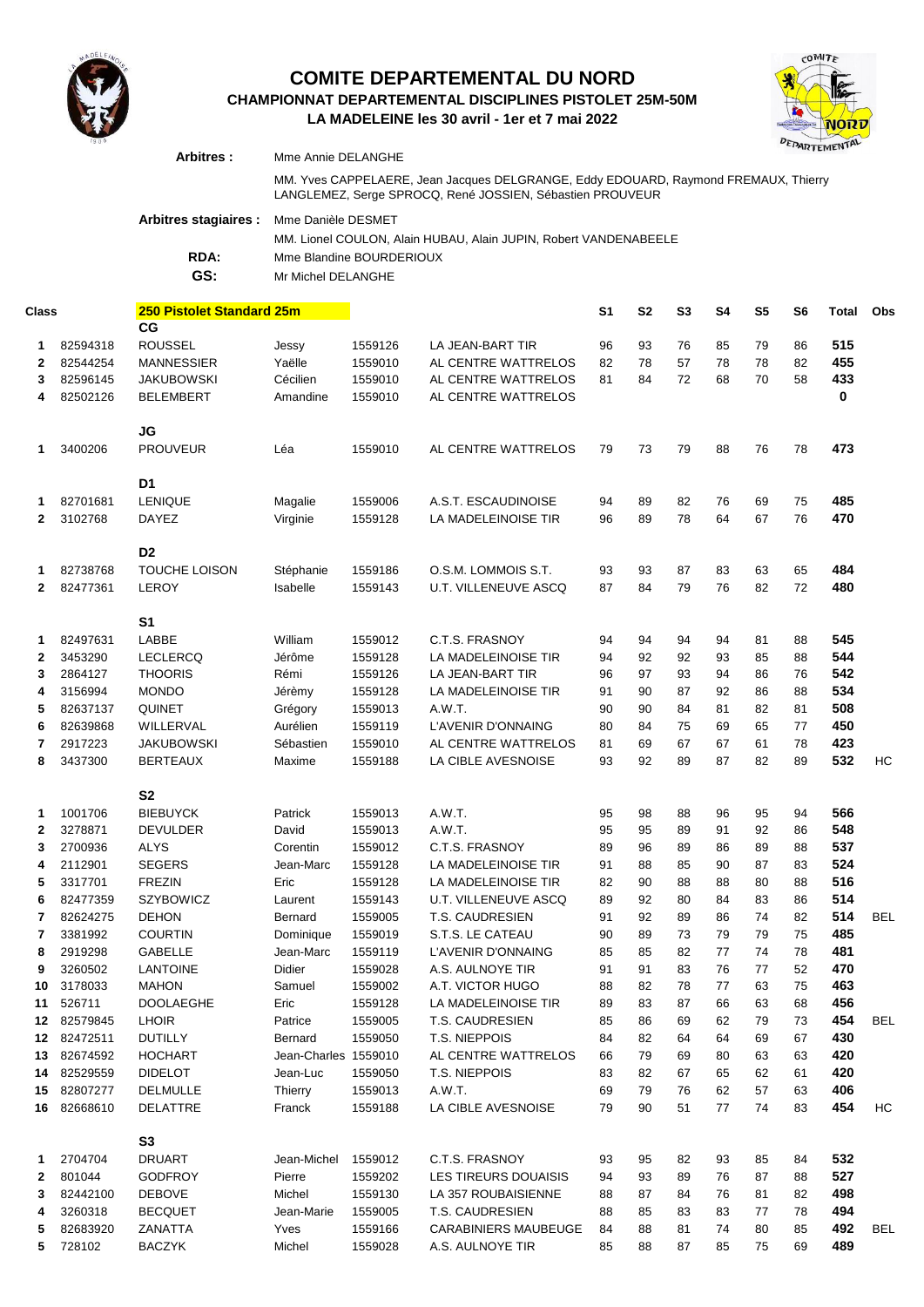| 6            | 2704113              | <b>MIDY</b>                            | Jean-Pierre             | 1559050            | T.S. NIEPPOIS                               | 85             | 80             | 57             | 56        | 72             | 73             | 423          |                          |
|--------------|----------------------|----------------------------------------|-------------------------|--------------------|---------------------------------------------|----------------|----------------|----------------|-----------|----------------|----------------|--------------|--------------------------|
| 7            | 3422050              | <b>ROSSAT</b>                          | Philippe                | 1559013            | A.W.T.                                      | 74             | 63             | 51             | 70        | 68             | 61             | 387          |                          |
| 8<br>9       | 82628429<br>82582716 | <b>DEROM</b><br><b>BLANCHET</b>        | Alain<br><b>Thierry</b> | 1559050<br>1559050 | T.S. NIEPPOIS<br>T.S. NIEPPOIS              | 81<br>56       | 71<br>54       | 69<br>47       | 48<br>50  | 37<br>25       | 28<br>32       | 334<br>264   |                          |
|              |                      |                                        |                         |                    |                                             |                |                |                |           |                |                |              |                          |
| Class        |                      | 252 Pistolet 25 mètres<br><b>CF</b>    |                         |                    |                                             | S <sub>1</sub> | S <sub>2</sub> | S <sub>3</sub> | <b>S4</b> | S <sub>5</sub> | S <sub>6</sub> | <b>Total</b> | Obs                      |
| 1.           | 82544254             | <b>MANNESSIER</b>                      | Yaëlle                  | 1559010            | AL CENTRE WATTRELOS                         | 77             | 77             | 82             | 85        | 87             | 83             | 491          |                          |
|              |                      | CG                                     |                         |                    |                                             |                |                |                |           |                |                |              |                          |
| 1            | 82594318             | <b>ROUSSEL</b>                         | Jessy                   | 1559126            | LA JEAN-BART TIR                            | 94             | 89             | 89             | 83        | 85             | 92             | 532          |                          |
| 2            | 82596145             | <b>JAKUBOWSKI</b>                      | Cécilien                | 1559010            | AL CENTRE WATTRELOS                         | 86             | 90             | 87             | 97        | 88             | 83             | 531          |                          |
| 3            | 82626258             | <b>STEVENARD</b>                       | Quentin                 | 1559166            | <b>CARABINIERS MAUBEUGE</b>                 | 76             | 77             | 69             | 82        | 75             | 53             | 432          |                          |
|              |                      |                                        |                         |                    |                                             |                |                |                |           |                |                |              |                          |
|              | 3400206              | <b>JF</b><br><b>PROUVEUR</b>           | Léa                     | 1559010            | AL CENTRE WATTRELOS                         | 74             | 74             | 74             | 90        | 89             | 86             | 487          |                          |
| 1.           |                      |                                        |                         |                    |                                             |                |                |                |           |                |                |              |                          |
|              |                      | D <sub>1</sub>                         |                         |                    |                                             |                |                |                |           |                |                |              |                          |
| 1            | 82426196             | <b>LADUCHE</b>                         | Marie                   | 1559128            | LA MADELEINOISE TIR                         | 86             | 90             | 90             | 89        | 80             | 81             | 516          |                          |
| 2            | 3400213              | <b>MORIVAL</b>                         | Floriane                | 1559128            | LA MADELEINOISE TIR                         | 64             | 85             | 85             | 92        | 90             | 87             | 503          |                          |
| 3            | 3102768              | <b>DAYEZ</b>                           | Virginie                | 1559128            | LA MADELEINOISE TIR                         | 88             | 91             | 85             | 74        | 79             | 69             | 486          |                          |
|              |                      |                                        |                         |                    |                                             |                |                |                |           |                |                |              |                          |
|              |                      | D <sub>2</sub>                         |                         |                    |                                             |                |                |                |           |                |                |              |                          |
| 1.           | 82477361             | <b>LEROY</b>                           | Isabelle                | 1559143            | <b>U.T. VILLENEUVE ASCQ</b>                 | 83             | 92             | 91             | 93        | 84             | 78             | 521          |                          |
| $\mathbf{2}$ | 82738768<br>82707251 | <b>TOUCHE LOISON</b><br><b>LEPINOY</b> | Stéphanie               | 1559186<br>1559210 | O.S.M. LOMMOIS S.T.<br>S.T RAISMES-VICOIGNE | 86<br>85       | 80             | 93<br>83       | 80<br>74  | 83<br>70       | 82<br>74       | 504<br>474   |                          |
| 3<br>4       | 82742947             | <b>CHAPELLE</b>                        | Sylvaine<br>Corinne     | 1559128            | LA MADELEINOISE TIR                         | 54             | 88<br>73       | 69             | 35        | 51             | 47             | 329          |                          |
|              |                      |                                        |                         |                    |                                             |                |                |                |           |                |                |              |                          |
|              |                      | S <sub>1</sub>                         |                         |                    |                                             |                |                |                |           |                |                |              |                          |
| 1.           | 3453290              | <b>LECLERCQ</b>                        | Jérôme                  | 1559128            | LA MADELEINOISE TIR                         | 95             | 97             | 93             | 96        | 99             | 94             | 574          |                          |
| $\mathbf{2}$ | 2864127              | <b>THOORIS</b>                         | Rémi                    | 1559126            | LA JEAN-BART TIR                            | 98             | 94             | 95             | 99        | 95             | 93             | 574          |                          |
| 3            | 3156994              | <b>MONDO</b>                           | Jérèmy                  | 1559128            | LA MADELEINOISE TIR                         | 88             | 94             | 92             | 94        | 97             | 96             | 561          |                          |
| 4            | 3381333              | <b>PRIOVILLE</b>                       | Laurent                 | 1559310            | C.T.P.N. DUNKERQUE                          | 90             | 95             | 91             | 92        | 97             | 88             | 553          |                          |
| 5            | 82497631             | LABBE                                  | William                 | 1559012            | C.T.S. FRASNOY                              | 96             | 92             | 94             | 96        | 88             | 84             | 550          |                          |
| 6            | 82756622             | <b>DECORNET</b>                        | Simon                   | 1559236            | <b>C.O. TRITHOISE</b>                       | 80             | 85             | 86             | 85        | 82             | 83             | 501          |                          |
| 7<br>8       | 82637137<br>82639868 | <b>QUINET</b><br>WILLERVAL             | Grégory<br>Aurélien     | 1559013<br>1559119 | A.W.T.<br>L'AVENIR D'ONNAING                | 79<br>85       | 93<br>90       | 88<br>79       | 76<br>71  | 73<br>76       | 88<br>81       | 497<br>482   |                          |
| 9            | 82672730             | <b>MAUGNIE</b>                         | Guillaume               | 1559202            | LES TIREURS DOUAISIS                        | 68             | 87             | 72             | 77        | 80             | 84             | 468          |                          |
| 10           | 82587450             | <b>THIEBAUT</b>                        | Sébastien               | 1559200            | A.T. PREUX AU BOIS                          | 79             | 79             | 73             | 73        | 83             | 81             | 468          |                          |
| 11           | 82692615             | <b>CACICI</b>                          | Valentin                | 1559200            | A.T. PREUX AU BOIS                          | 64             | 79             | 88             | 80        | 66             | 73             | 450          |                          |
| 14           | 2917223              | <b>JAKUBOWSKI</b>                      | Sébastien               | 1559010            | AL CENTRE WATTRELOS                         | 79             | 83             | 72             | 52        | 62             | 83             | 431          |                          |
| 13           | 3437300              | <b>BERTEAUX</b>                        | Maxime                  | 1559188            | LA CIBLE AVESNOISE                          | 95             | 94             | 90             | 97        | 92             | 93             | 561          | НC                       |
|              |                      |                                        |                         |                    |                                             |                |                |                |           |                |                |              |                          |
|              |                      | S <sub>2</sub>                         |                         |                    |                                             |                |                |                |           |                |                |              |                          |
| 1.           | 1001706              | <b>BIEBUYCK</b>                        | Patrick                 | 1559013            | A.W.T.                                      | 95<br>97       | 99             | 95             | 98        | 97             | 99             | 583<br>566   |                          |
| 2<br>3       | 2700936<br>2619721   | <b>ALYS</b><br><b>DEBUIRE</b>          | Corentin<br>Reynald     | 1559012<br>1559005 | C.T.S. FRASNOY<br>T.S. CAUDRESIEN           | 93             | 97<br>94       | 96<br>95       | 93<br>95  | 92<br>93       | 91<br>93       | 563          |                          |
| 4            | 2112901              | <b>SEGERS</b>                          | Jean-Marc               | 1559128            | LA MADELEINOISE TIR                         | 92             | 92             | 95             | 88        | 92             | 88             | 547          |                          |
| 5            | 3317701              | <b>FREZIN</b>                          | Eric                    | 1559128            | LA MADELEINOISE TIR                         | 93             | 87             | 93             | 95        | 85             | 92             | 545          |                          |
| 6            | 3278871              | <b>DEVULDER</b>                        | David                   | 1559013            | A.W.T.                                      | 92             | 92             | 91             | 88        | 87             | 94             | 544          |                          |
| 7            | 82477359             | SZYBOWICZ                              | Laurent                 | 1559143            | <b>U.T. VILLENEUVE ASCQ</b>                 | 92             | 91             | 92             | 87        | 85             | 91             | 538          |                          |
| 8            | 2919298              | <b>GABELLE</b>                         | Jean-Marc               | 1559119            | L'AVENIR D'ONNAING                          | 90             | 85             | 92             | 93        | 92             | 86             | 538          |                          |
| 7            | 3260612              | <b>GELE</b>                            | Franck                  | 1559128            | LA MADELEINOISE TIR                         | 87             | 87             | 92             | 92        | 90             | 85             | 533          |                          |
| 8            | 82624275             | <b>DEHON</b>                           | Bernard                 | 1559005            | T.S. CAUDRESIEN<br>T.S. CAUDRESIEN          | 93             | 94             | 95             | 83        | 81             | 84             | 530<br>529   | <b>BEL</b><br><b>BEL</b> |
| 9<br>8       | 82579845<br>82565794 | <b>LHOIR</b><br><b>BOUTON</b>          | Patrice<br>Frédéric     | 1559005<br>1559200 | A.T. PREUX AU BOIS                          | 93<br>92       | 91<br>87       | 90<br>94       | 87<br>88  | 77<br>83       | 91<br>85       | 529          |                          |
| 9            | 3178326              | LEFEBVRE                               | Hubert                  | 1559005            | T.S. CAUDRESIEN                             | 81             | 86             | 86             | 92        | 90             | 92             | 527          |                          |
| 10           | 3381992              | <b>COURTIN</b>                         | Dominique               | 1559019            | S.T.S. LE CATEAU                            | 92             | 92             | 93             | 76        | 79             | 86             | 518          |                          |
| 11           | 82622839             | <b>BUISINE</b>                         | Christophe              | 1559002            | A.T. VICTOR HUGO                            | 91             | 82             | 90             | 69        | 88             | 93             | 513          |                          |
| 12           | 2516839              | <b>CORDIER</b>                         | Hervé                   | 1559200            | A.T. PREUX AU BOIS                          | 83             | 85             | 87             | 89        | 83             | 86             | 513          |                          |
| 13           | 82502734             | <b>NOWIK</b>                           | Gabriel                 | 1559128            | LA MADELEINOISE TIR                         | 96             | 85             | 85             | 87        | 83             | 73             | 509          |                          |
| 14           | 82454590             | <b>LEPINOY</b>                         | Christophe              | 1559210            | S.T RAISMES-VICOIGNE                        | 79             | 90             | 82             | 82        | 88             | 87             | 508          |                          |
| 15           | 2714974              | <b>BRONSARD</b>                        | Géry                    | 1559143            | U.T. VILLENEUVE ASCQ                        | 85             | 84             | 86             | 85        | 81             | 87             | 508          |                          |
| 16           | 82556835             | <b>BOURLET</b>                         | Cédric                  | 1559236            | <b>C.O. TRITHOISE</b>                       | 86             | 73             | 75             | 90        | 91             | 91             | 506          |                          |
| 17<br>18     | 82541815<br>3178033  | <b>DELCROIX</b><br><b>MAHON</b>        | Jacques<br>Samuel       | 1559005<br>1559002 | T.S. CAUDRESIEN<br>A.T. VICTOR HUGO         | 84<br>86       | 76<br>90       | 84<br>86       | 91<br>75  | 84<br>82       | 84<br>84       | 503<br>503   |                          |
| 19           | 3260502              | <b>LANTOINE</b>                        | Didier                  | 1559028            | A.S. AULNOYE TIR                            | 91             | 87             | 87             | 69        | 77             | 85             | 496          |                          |
| 20           | 82664048             | HAZZAN                                 | Franck                  | 1559006            | A.S.T. ESCAUDINOISE                         | 85             | 86             | 91             | 86        | 74             | 73             | 495          |                          |
| 21           | 3278298              | <b>ACCART</b>                          | <b>Bruno</b>            | 1559310            | C.T.P.N. DUNKERQUE                          | 81             | 84             | 76             | 84        | 85             | 80             | 490          |                          |
| 22           | 82442079             | <b>DUJARDIN</b>                        | Philippe                | 1559117            | A.R. ARMENTIEROIS                           | 85             | 87             | 77             | 73        | 81             | 72             | 475          |                          |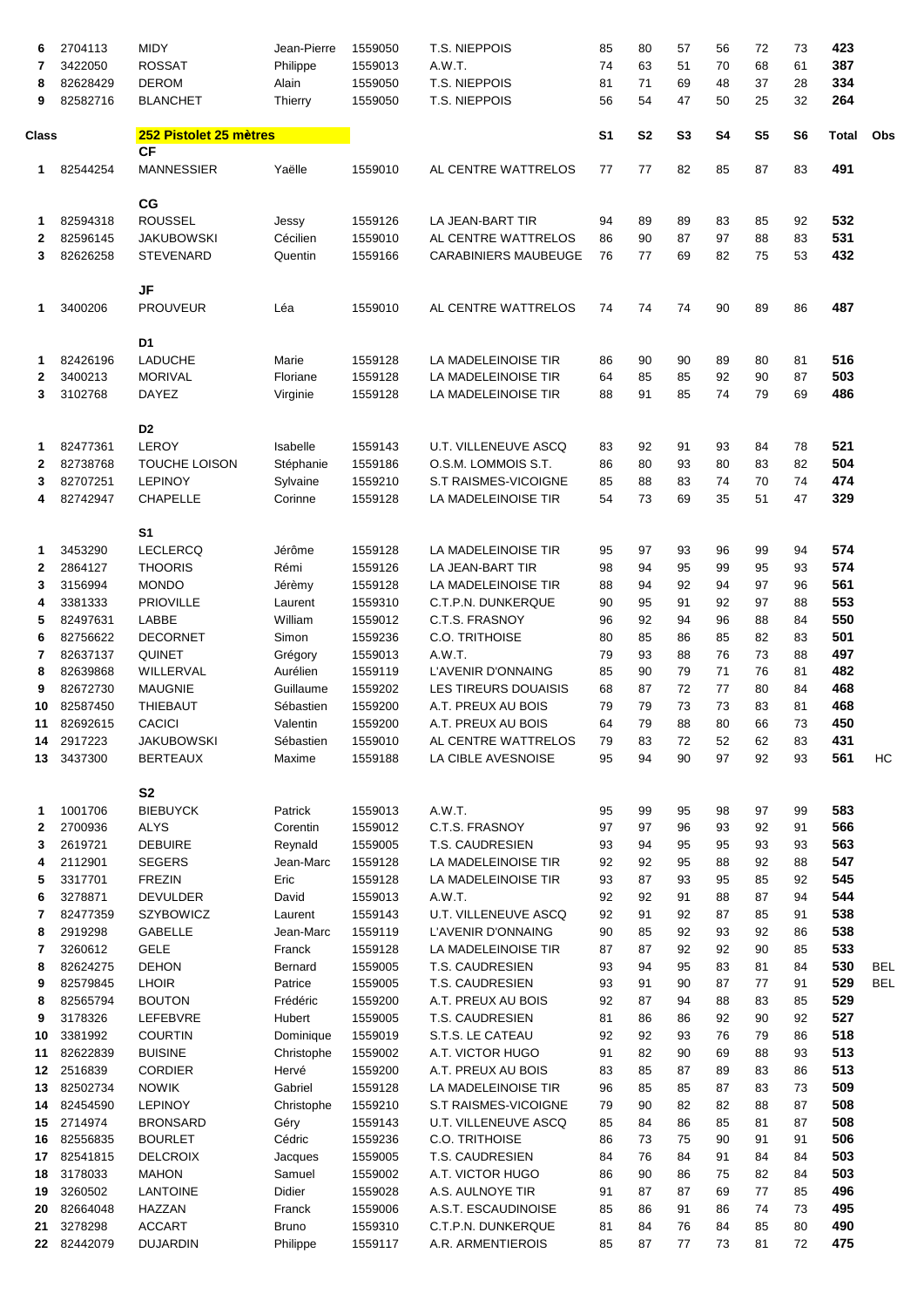| 23           | 82511957            | <b>MANNESSIER</b>              | Fabien               | 1559010            | AL CENTRE WATTRELOS                            | 84             | 86             | 85       | 63        | 77             | 69             | 464          |            |
|--------------|---------------------|--------------------------------|----------------------|--------------------|------------------------------------------------|----------------|----------------|----------|-----------|----------------|----------------|--------------|------------|
| 24           | 526711              | <b>DOOLAEGHE</b>               | Eric                 | 1559128            | LA MADELEINOISE TIR                            | 77             | 82             | 86       | 77        | 79             | 57             | 458          |            |
| 25           | 82592079            | VANDOMME                       | François             | 1559236            | <b>C.O. TRITHOISE</b>                          | 74             | 57             | 79       | 68        | 82             | 61             | 421          |            |
| 26           | 82529559            | <b>DIDELOT</b>                 | Jean-Luc             | 1559050            | <b>T.S. NIEPPOIS</b>                           | 83             | 80             | 83       | 68        | 65             | 41             | 420          |            |
| 27           | 82674592            | <b>HOCHART</b>                 | Jean-Charles 1559010 |                    | AL CENTRE WATTRELOS                            | 74             | 70             | 66       | 56        | 78             | 67             | 411          |            |
| 28           | 82472511            | <b>DUTILLY</b>                 | Bernard              | 1559050            | T.S. NIEPPOIS                                  | 76             | 81             | 79       | 61        | 62             | 52             | 411          |            |
| 29           | 82807277            | <b>DELMULLE</b>                | Thierry              | 1559013            | A.W.T.                                         | 81             | 80             | 77       | 30        | 60             | 30             | 358          |            |
|              |                     |                                |                      |                    |                                                | 83             | 85             | 94       | 73        | 76             | 84             | 495          | HC         |
| 30           | 82668610            | <b>DELATTRE</b>                | Franck               | 1559188            | LA CIBLE AVESNOISE                             |                |                |          |           |                |                |              |            |
|              |                     |                                |                      |                    |                                                |                |                |          |           |                |                |              |            |
|              |                     | S <sub>3</sub>                 |                      |                    |                                                |                |                |          |           |                |                |              |            |
| 1            | 2704704             | <b>DRUART</b>                  | Jean-Michel          | 1559012            | C.T.S. FRASNOY                                 | 91             | 96             | 91       | 86        | 90             | 95             | 549          |            |
| 2            | 801044              | <b>GODFROY</b>                 | Pierre               | 1559202            | <b>LES TIREURS DOUAISIS</b>                    | 89             | 94             | 97       | 82        | 91             | 92             | 545          |            |
| 3            | 82442100            | <b>DEBOVE</b>                  | Michel               | 1559130            | <b>LA 357 ROUBAISIENNE</b>                     | 89             | 88             | 90       | 89        | 78             | 87             | 521          |            |
| 4            | 2704113             | <b>MIDY</b>                    | Jean-Pierre          | 1559050            | T.S. NIEPPOIS                                  | 89             | 86             | 86       | 82        | 85             | 91             | 519          |            |
| 5            | 3260318             | <b>BECQUET</b>                 | Jean-Marie           | 1559005            | T.S. CAUDRESIEN                                | 90             | 85             | 89       | 83        | 85             | 86             | 518          |            |
| 6            | 82683920            | ZANATTA                        | Yves                 | 1559166            | <b>CARABINIERS MAUBEUGE</b>                    | 90             | 89             | 88       | 92        | 78             | 78             | 515          | <b>BEL</b> |
| 7            | 2539702             | <b>CARDOSO</b>                 | Dominique            | 1559200            | A.T. PREUX AU BOIS                             | 86             | 87             | 88       | 85        | 81             | 83             | 510          | <b>PRT</b> |
| 6            | 247650              | <b>BAUWENS</b>                 | Jacques              | 1559070            | T.M.N. HAUBOURDIN                              | 85             | 86             | 89       | 77        | 86             | 85             | 508          |            |
| 7            | 728102              | <b>BACZYK</b>                  | Michel               | 1559028            | A.S. AULNOYE TIR                               | 87             | 86             | 81       | 81        | 84             | 81             | 500          |            |
| 8            | 2907445             | <b>LAURENT</b>                 | Francis              | 1559310            | C.T.P.N. DUNKERQUE                             | 88             | 83             | 85       | 84        | 71             | 84             | 495          |            |
| 9            | 2610162             | <b>GISSAT</b>                  | Xavier               | 1559210            | S.T RAISMES-VICOIGNE                           | 84             | 79             | 77       | 84        | 84             | 70             | 478          |            |
| 10           | 82628429            | <b>DEROM</b>                   | Alain                | 1559050            | T.S. NIEPPOIS                                  | 82             | 82             | 87       | 81        | 74             | 58             | 464          |            |
| 11           | 780678              | <b>PAMART</b>                  | André                | 1559188            | LA CIBLE AVESNOISE                             | 73             | 74             | 78       | 71        | 72             | 74             | 442          |            |
| 12           | 3422050             | <b>ROSSAT</b>                  | Philippe             | 1559013            | A.W.T.                                         | 77             | 85             | 82       | 56        | 70             | 64             | 434          |            |
| 13           | 3381334             | <b>PRIOVILLE</b>               | Dominique            | 1559310            | C.T.P.N. DUNKERQUE                             | 79             | 80             | 56       | 64        | 62             | 72             | 413          |            |
| 14           | 2428585             | <b>REGNIER</b>                 | André                | 1559236            | C.O. TRITHOISE                                 | 75             | 73             | 71       | 71        | 52             | 50             | 392          |            |
|              |                     |                                |                      |                    |                                                |                | 65             |          |           | 79             |                | 383          |            |
| 15           | 3278749             | <b>DUFAY</b>                   | Yves                 | 1559070            | T.M.N. HAUBOURDIN                              | 51             |                | 43       | 76        |                | 69             |              |            |
| 16           | 82582716            | <b>BLANCHET</b>                | Thierry              | 1559050            | T.S. NIEPPOIS                                  | 44             | 50             | 59       | 34        | 33             | 44             | 264          |            |
|              |                     |                                |                      |                    |                                                |                |                |          |           |                |                |              |            |
| Class        |                     | 253 Pistolet Vitesse 25 mètres |                      |                    |                                                | S <sub>1</sub> | S <sub>2</sub> | S3       | <b>S4</b> | S5             | S <sub>6</sub> | <b>Total</b> | Obs        |
|              |                     | S1                             |                      |                    |                                                |                |                |          |           |                |                |              |            |
| 1            | 3453290             | <b>LECLERCQ</b>                | Jérôme               | 1559128            | LA MADELEINOISE TIR                            | 96             | 91             | 84       | 95        | 95             | 76             | 537          |            |
| $\mathbf{2}$ | 3156994             | <b>MONDO</b>                   | Jérèmy               | 1559128            | LA MADELEINOISE TIR                            | 91             | 89             | 80       | 90        | 90             | 86             | 526          |            |
|              |                     |                                |                      |                    |                                                |                |                |          |           |                |                |              |            |
|              |                     | S <sub>2</sub>                 |                      |                    |                                                |                |                |          |           |                |                |              |            |
|              |                     |                                |                      |                    |                                                |                |                |          |           |                |                |              |            |
| 1            | 1001706             | <b>BIEBUYCK</b>                | Patrick              | 1559013            | A.W.T.                                         | 97             | 96             | 88       | 98        | 93             | 89             | 561          |            |
| $\mathbf{2}$ | 2112901             | <b>SEGERS</b>                  | Jean-Marc            | 1559128            | LA MADELEINOISE TIR                            | 90             | 86             | 78       | 87        | 82             | 77             | 500          |            |
| 3            | 2704704             | <b>DRUART</b>                  | Jean-Michel          | 1559012            | C.T.S. FRASNOY                                 | 90             | 86             | 75       | 87        | 88             | 57             | 483          |            |
| 4            | 526711              | <b>DOOLAEGHE</b>               | Eric                 | 1559128            | LA MADELEINOISE TIR                            | 73             | 77             | 66       | 69        | 85             | 70             | 440          |            |
|              |                     |                                |                      |                    |                                                |                |                |          |           |                |                |              |            |
|              |                     | 500 Pistolet 50 mètres         |                      |                    |                                                | S <sub>1</sub> | S <sub>2</sub> | S3       | <b>S4</b> | S <sub>5</sub> | S6             | Total Obs    |            |
|              |                     | JG                             |                      |                    |                                                |                |                |          |           |                |                |              |            |
| 1.           | 82594318            | <b>ROUSSEL</b>                 | Jessy                | 1559126            | LA JEAN-BART TIR                               | 71             | 80             | 86       | 81        | 77             | 79             | 474          |            |
|              |                     |                                |                      |                    |                                                |                |                |          |           |                |                |              |            |
|              |                     | D <sub>1</sub>                 |                      |                    |                                                |                |                |          |           |                |                |              |            |
| 1            | 3109140             | <b>PLACE</b>                   | Dorothée             | 1559010            | AL CENTRE WATTRELOS                            | 78             | 84             | 82       | 83        | 76             | 84             | 487          |            |
| $\mathbf{2}$ | 3102768             | <b>DAYEZ</b>                   | Virginie             | 1559128            | LA MADELEINOISE TIR                            | 83             | 87             | 80       | 77        | 81             | 78             | 486          |            |
|              |                     |                                |                      |                    |                                                |                |                |          |           |                |                |              |            |
|              |                     | S <sub>1</sub>                 |                      |                    |                                                |                |                |          |           |                |                |              |            |
| 1            | 2864127             | <b>THOORIS</b>                 | Rémi                 | 1559126            | LA JEAN-BART TIR                               | 94             | 91             | 91       | 88        | 89             | 90             | 543          |            |
| 2            | 82442098            | <b>BROUTIN</b>                 | Carl                 | 1559119            | L'AVENIR D'ONNAING                             | 83             | 88             | 90       | 92        | 78             | 84             | 515          |            |
| 3            | 82497631            | LABBE                          | William              | 1559012            | C.T.S. FRASNOY                                 | 85             | 80             | 91       | 80        | 85             | 90             | 511          |            |
| 4            | 3453290             |                                | Jérôme               | 1559128            | LA MADELEINOISE TIR                            | 78             | 86             | 89       | 87        | 81             | 85             | 506          |            |
|              |                     | LECLERCQ                       |                      |                    |                                                |                |                |          |           |                |                |              |            |
|              |                     |                                |                      |                    |                                                |                |                |          |           |                |                |              |            |
| 1.           | 82624275            | <b>S2</b><br><b>DEHON</b>      | Bernard              | 1559005            | T.S. CAUDRESIEN                                | 86             | 79             | 93       | 85        | 80             | 86             | 509          | <b>BEL</b> |
| $\mathbf{2}$ | 82579845            |                                | Patrice              | 1559005            | T.S. CAUDRESIEN                                | 81             | 77             | 83       | 90        | 84             | 87             | 502          | <b>BEL</b> |
|              |                     | <b>LHOIR</b>                   |                      |                    |                                                |                |                |          |           |                |                |              |            |
| 1            | 2919298             | <b>GABELLE</b>                 | Jean-Marc            | 1559119            | L'AVENIR D'ONNAING                             | 88             | 80             | 84       | 80        | 88             | 80             | 500          |            |
| 2            | 2112901             | <b>SEGERS</b>                  | Jean-Marc            | 1559128            | LA MADELEINOISE TIR                            | 82             | 82             | 82       | 83        | 79             | 82             | 490          |            |
| 3            | 3178326             | LEFEBVRE                       | Hubert               | 1559005            | T.S. CAUDRESIEN                                | 82             | 81             | 74       | 87        | 77             | 86             | 487          |            |
| 4            | 2516288             | <b>COULON</b>                  | Lionel               | 1559026            | C.T.F.C.                                       | 72             | 76             | 79       | 65        | 80             | 83             | 455          |            |
| 5            | 82647455            | <b>BERTRAND</b>                | Philippe             | 1559143            | <b>U.T. VILLENEUVE ASCQ</b>                    | 75             | 80             | 70       | 66        | 72             | 70             | 433          |            |
| 6            | 82546206            | LELEU                          | Pascal               | 1559128            | LA MADELEINOISE TIR                            | 70             | 67             | 70       | 66        | 65             | 55             | 393          |            |
| $\mathbf{7}$ | 82511747            | <b>BASSET</b>                  | Noël                 | 1559236            | <b>C.O. TRITHOISE</b>                          | 60             | 62             | 73       | 63        | 72             | 58             | 388          |            |
|              |                     |                                |                      |                    |                                                |                |                |          |           |                |                |              |            |
|              |                     | S <sub>3</sub>                 |                      |                    |                                                |                |                |          |           |                |                |              |            |
| 1            | 2704704             | <b>DRUART</b>                  | Jean-Michel          | 1559012            | C.T.S. FRASNOY                                 | 91             | 89             | 85       | 90        | 87             | 72             | 514          |            |
| 2<br>3       | 3260318<br>82683920 | <b>BECQUET</b><br>ZANATTA      | Jean-Marie<br>Yves   | 1559005<br>1559166 | T.S. CAUDRESIEN<br><b>CARABINIERS MAUBEUGE</b> | 82<br>76       | 90<br>81       | 81<br>81 | 77<br>81  | 84<br>82       | 86<br>79       | 500<br>480   | BEL        |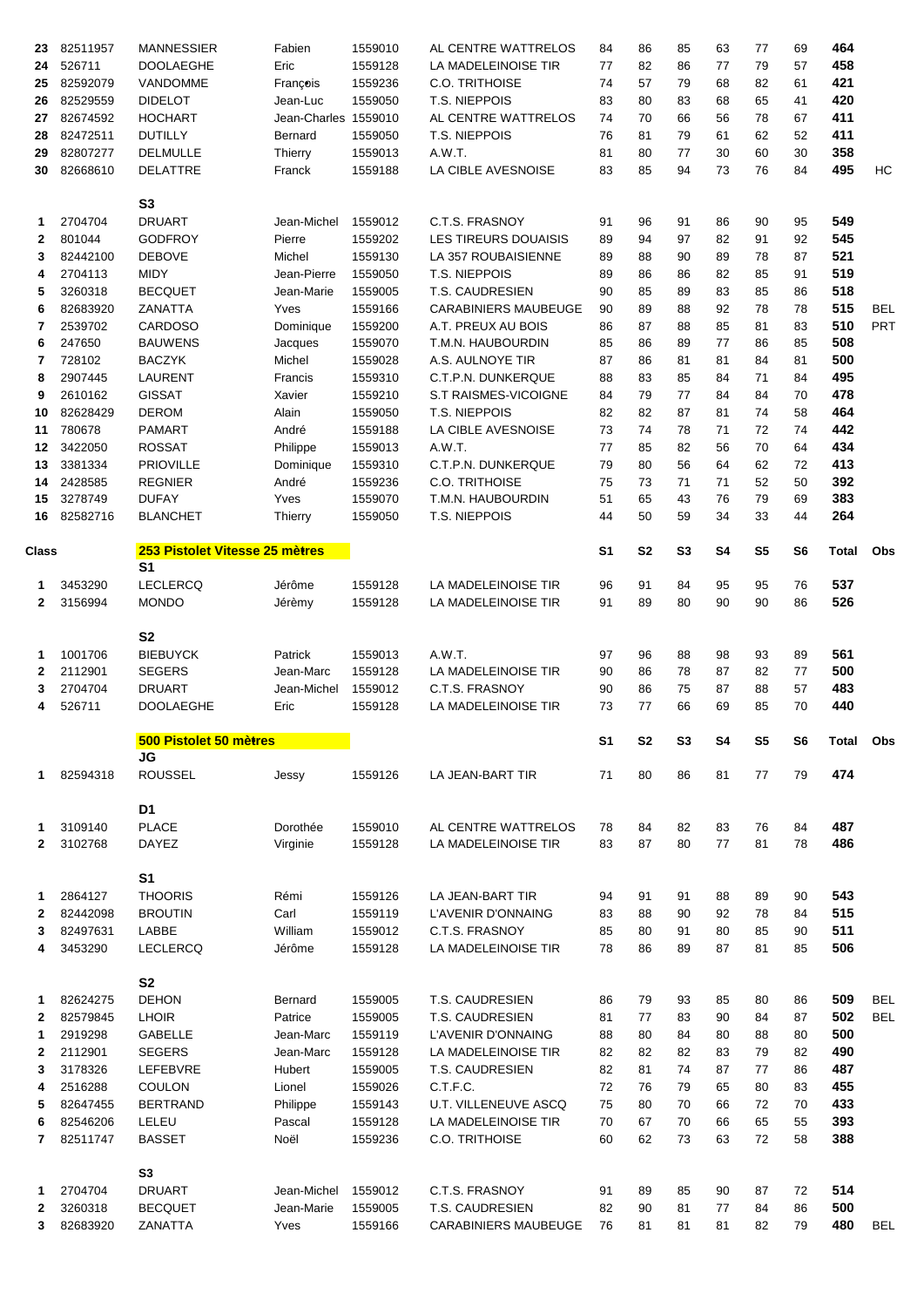#### **LA MADELEINE les 30 avril - 1er et 7 mai 2022 CHAMPIONNAT DEPARTEMENTAL DISCIPLINES PISTOLET 25M-50M**

## **Classement par équipe**

**Pistolet 25m D1** 

| 1            | <b>LA MADELEINOISE TIR</b>       | 1505 | <b>DAYEZ</b><br><b>LADUCHE</b><br><b>MORIVAL</b>     | Virginie<br>Marie<br>Floriane | 486<br>516<br>503 |
|--------------|----------------------------------|------|------------------------------------------------------|-------------------------------|-------------------|
|              | <b>Pistolet 25m</b><br><b>S2</b> |      |                                                      |                               |                   |
| 1            | <b>LA MADELEINOISE TIR</b>       | 1625 | <b>FREZIN</b><br><b>GELE</b><br><b>SEGERS</b>        | Eric<br>Franck<br>Jean Marc   | 545<br>533<br>547 |
| $\mathbf{2}$ | <b>T.S. CAUDRESIEN</b>           | 1620 | <b>LEFEBVRE</b><br><b>DEHON</b><br><b>DEBUIRE</b>    | Hubert<br>Bernard<br>Reynald  | 527<br>530<br>563 |
| 3            | A.W.T.                           | 1485 | <b>DEVULDER</b><br><b>BIEBUYCK</b><br><b>DEMULLE</b> | David<br>Patrick<br>Thierry   | 544<br>583<br>358 |
|              | <b>Pistolet Standard S2</b>      |      |                                                      |                               |                   |
| 1            | A.W.T.                           | 1520 | <b>DEVULDER</b><br><b>BIEBUYCK</b><br><b>DEMULLE</b> | David<br>Patrick<br>Thierry   | 548<br>566<br>406 |
| 2            | <b>LA MADELEINOISE TIR</b>       | 1496 | <b>SEGERS</b><br><b>DOOLAEGHE</b><br><b>FREZIN</b>   | Jean Marc<br>Eric<br>Eric     | 524<br>456<br>516 |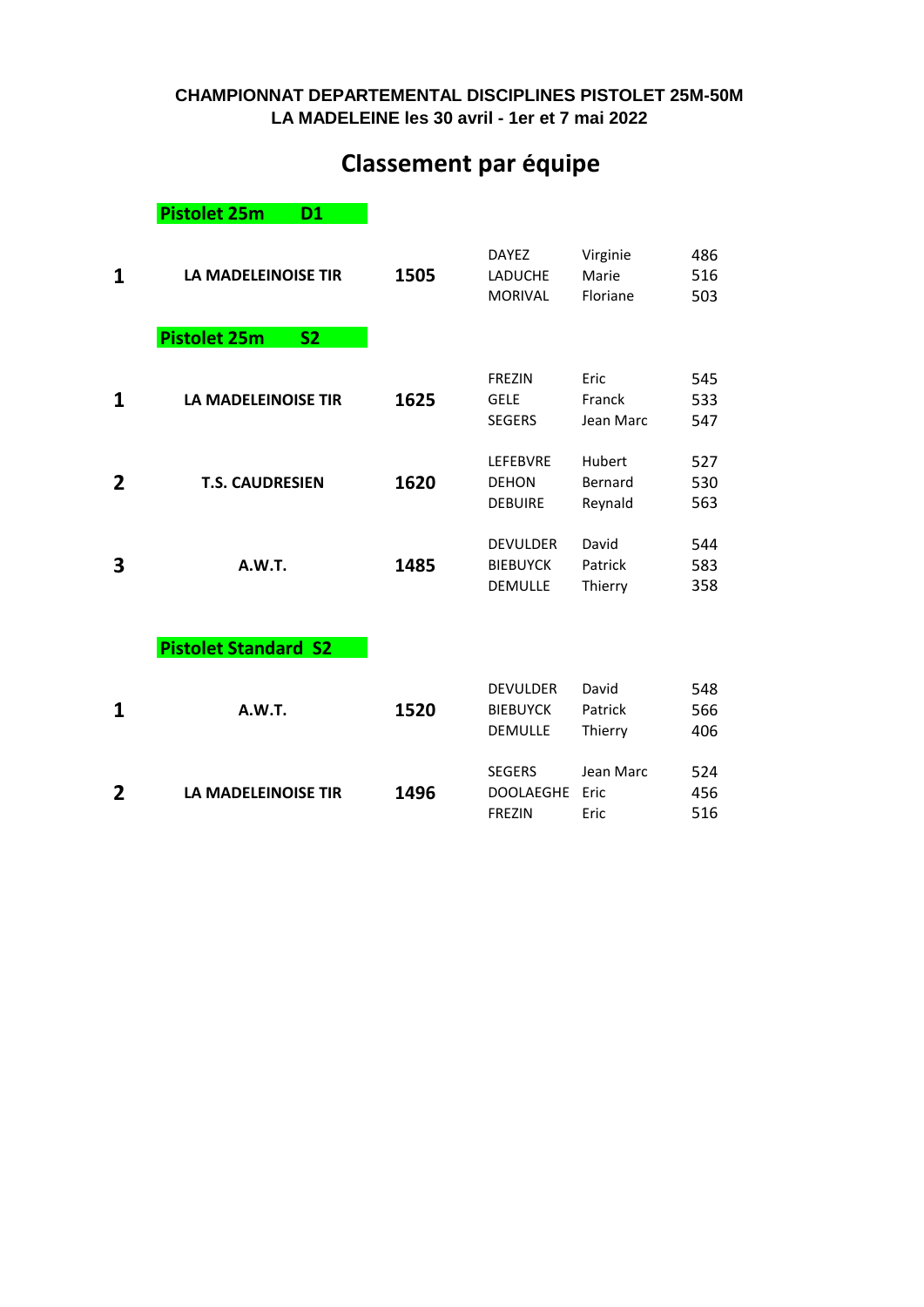

### **FEDERATION FRANCAISE DE TIR COMITE DEPARTEMENTAL DU NORD**

**CHAMPIONNAT DEPARTEMENTAL DISCIPLINE PERCUSSION CENTRALE**

**TOURCOING le 30 avril 2022**



|                 | Arbitres:                               | Mme Annie DELANGHE       |         |                                                                            |                |           |                |           |                |                |              |            |
|-----------------|-----------------------------------------|--------------------------|---------|----------------------------------------------------------------------------|----------------|-----------|----------------|-----------|----------------|----------------|--------------|------------|
|                 |                                         |                          |         | MM. Yves CAPPELAERE, André LANGAGNE, Daniel MAUGER, Jean-Michel VANLEMMENS |                |           |                |           |                |                |              |            |
|                 | RDA:                                    | Mme Blandine BOURDERIOUX |         |                                                                            |                |           |                |           |                |                |              |            |
|                 | GS:                                     | Mr Jean Luc JENICOT      |         |                                                                            |                |           |                |           |                |                |              |            |
|                 |                                         |                          |         |                                                                            |                |           |                |           |                |                |              |            |
|                 | <b>251 Pistolet Percussion Centrale</b> |                          |         |                                                                            | S <sub>1</sub> | <b>S2</b> | S <sub>3</sub> | <b>S4</b> | S <sub>5</sub> | S <sub>6</sub> | <b>Total</b> | Obs        |
| <b>Class S1</b> |                                         |                          |         |                                                                            |                |           |                |           |                |                |              |            |
| 1               | <b>LECLERCQ</b>                         | Jérôme                   | 1559128 | LA MADELEINOISE TIR                                                        | 92             | 96        | 92             | 96        | 96             | 92             | 564          |            |
| $\mathbf{2}$    | <b>THOORIS</b>                          | Rémi                     | 1559126 | <b>LA JEAN-BART TIR</b>                                                    | 89             | 94        | 95             | 93        | 91             | 95             | 557          |            |
| 3               | <b>MONDO</b>                            | Jérèmy                   | 1559128 | LA MADELEINOISE TIR                                                        | 92             | 92        | 94             | 95        | 90             | 93             | 556          |            |
| 4               | <b>CHEHAT</b>                           | Sophian                  | 1559126 | LA JEAN-BART TIR                                                           | 88             | 76        | 83             | 78        | 79             | 75             | 479          |            |
|                 | S <sub>2</sub>                          |                          |         |                                                                            |                |           |                |           |                |                |              |            |
| 1               | <b>BIEBUYCK</b>                         | Patrick                  | 1559013 | A.W.T.                                                                     | 97             | 93        | 92             | 95        | 98             | 96             | 571          |            |
| $\mathbf{2}$    | <b>DEVULDER</b>                         | David                    | 1559013 | A.W.T.                                                                     | 96             | 90        | 96             | 95        | 92             | 95             | 564          |            |
| 3               | <b>DEBUIRE</b>                          | Reynald                  | 1559005 | T.S. CAUDRESIEN                                                            | 88             | 95        | 96             | 90        | 94             | 88             | 551          |            |
| 4               | <b>SZYBOWICZ</b>                        | Laurent                  | 1559143 | <b>U.T. VILLENEUVE ASCQ</b>                                                | 88             | 91        | 96             | 85        | 85             | 84             | 529          |            |
| 5               | <b>STEFANELLI</b>                       | <b>Bruno</b>             | 1559035 | <b>CARABINERS CROIX</b>                                                    | 93             | 92        | 85             | 89        | 90             | 79             | 528          |            |
| 6               | <b>SEGERS</b>                           | Jean-Marc                | 1559128 | LA MADELEINOISE TIR                                                        | 90             | 89        | 85             | 90        | 91             | 79             | 524          |            |
| 7               | <b>MATTHYS</b>                          | Dominique                | 1559126 | LA JEAN-BART TIR                                                           | 84             | 87        | 81             | 83        | 81             | 84             | 500          |            |
| 8               | <b>COURTIN</b>                          | Dominique                | 1559019 | S.T.S. LE CATEAU                                                           | 83             | 81        | 87             | 81        | 76             | 77             | 485          |            |
| 9               | <b>DUQUESNE</b>                         | Benoit                   | 1559035 | <b>CARABINERS CROIX</b>                                                    | 79             | 85        | 83             | 75        | 69             | 70             | 461          |            |
| 10              | <b>JOSIEN</b>                           | Jean                     | 1559143 | <b>U.T. VILLENEUVE ASCQ</b>                                                | 53             | 63        | 69             | 54        | 67             | 67             | 373          |            |
| 11              | <b>BERLEMONT</b>                        | Sébastien                | 1559035 | <b>CARABINERS CROIX</b>                                                    | 72             | 76        | 82             | 33        | 57             | 52             | 372          |            |
|                 |                                         |                          |         |                                                                            |                |           |                |           |                |                |              |            |
|                 | S <sub>3</sub>                          |                          |         |                                                                            |                |           |                |           |                |                |              |            |
| 1               | <b>GODFROY</b>                          | Pierre                   | 1559202 | LES TIREURS DOUAISIS                                                       | 91             | 92        | 89             | 87        | 92             | 86             | 537          |            |
| $\mathbf{2}$    | <b>DRUART</b>                           | Jean-Michel              | 1559012 | C.T.S. FRASNOY                                                             | 86             | 88        | 90             | 88        | 89             | 87             | 528          |            |
| 3               | <b>BECQUET</b>                          | Jean-Marie               | 1559005 | T.S. CAUDRESIEN                                                            | 90             | 84        | 99             | 73        | 87             | 81             | 514          |            |
| 4               | <b>THOORIS</b>                          | Pierre                   | 1559126 | LA JEAN-BART TIR                                                           | 90             | 93        | 87             | 89        | 86             | 65             | 510          |            |
| 5               | <b>DEBOVE</b>                           | Michel                   | 1559130 | LA 357 ROUBAISIENNE                                                        | 83             | 87        | 86             | 84        | 77             | 76             | 493          |            |
| 6               | <b>LECOMTE</b>                          | Patrick                  | 1559210 | <b>RAISMES VICOIGNE</b>                                                    | 72             | 77        | 87             | 51        | 79             | 72             | 438          |            |
| 7               | <b>MIDY</b>                             | Jean-Pierre              | 1559050 | T.S. NIEPPOIS                                                              | 76             | 77        | 80             | 65        | 56             | 53             | 407          |            |
| 8               | LEFER                                   | Bernard                  | 1559035 | <b>CARABINIERS CROIX</b>                                                   | 78             | 71        | 82             | 33        | 54             | 31             | 349          |            |
| 9               | <b>CARDOSO</b>                          | Dominique                | 1559200 | A.T. PREUX AU BOIS                                                         | 85             | 74        | 83             | 0         | 0              | $\Omega$       | 242          | <b>PRT</b> |